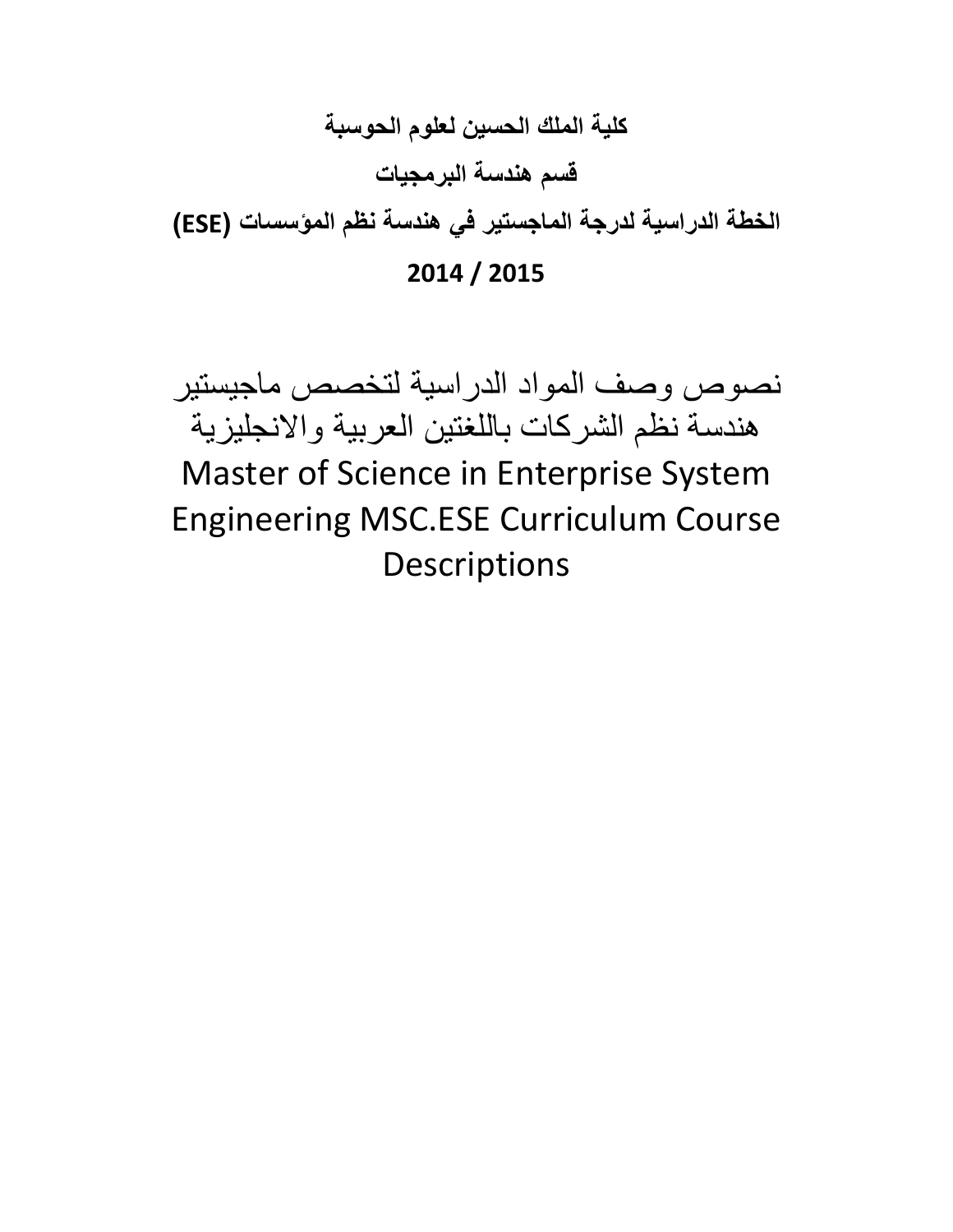**رقم المادة : 13741** اسم المادة العربي :الأعمال ألإلكترونية : E-Businessاالنجليزي وصف المادة: الأعمال الإلكترونية تعمل على تغيير جذري في الطرق التي تعمل بها منظمات الأعمال والمنافسة في السوق العالمية .هذا المساق يطلع الطلبة على مختلف الجوانب ونماذج لألعمال التجارية اإللكترونية .أنه يوفر لمحة عامة عن التجارة اإللكترونية من منظور المعمارية والإدارة .وهذا يشمل المفاهيم والأطر الأساسية لاستكشاف الفرص التجارية الإلكترونية من خلال مقارنة نماذج الأعمال التجارية الإلكترونية .وبطبيعة الحال سوف يدرس أيضا استر اتيجيات الأعمال الإلكترونية والقضايا التي تواجه تنفيذ المشاريع الجديدة للإنترنت وكذلك الشركات المنشأة .كما سيتم مناقشة القضايا الراهنة المحيطة الممارسات لألعمال اإللكترونية مثل البنية التحتية للتجارة اإللكترونية، وتصميم واجهات المحالت على اإلنترنت، وقبول المدفو عات والمسائل الأمنية، والتحديات القانونية والأخلاقية للأعمال الإلكتر ونية. سيقوم الطالب أيضا الحصول على خبرة في إنشاء موقع الويب باستخدام JSP HTML ، و PHP، و أدوات التأليف.

Course Description:

This course introduces students to various aspects and models for ebusiness. It provides an overview of e-business from architectural and managerial perspectives. This includes fundamental concepts and frameworks for exploring e-business opportunities by comparing and contrasting e-business models. The course will also examine E-Business strategies and implementation issues faced by new Internet ventures as well as established firms. Current issues surrounding E-Business practices such as electronic commerce infrastructure, designing on-line storefronts, payment acceptance and security issues, and the legal and ethical challenges of ebusiness will also be discussed. Students will also gain hands-on experience in creating a web site using an HTML JSP, and PHP, authoring tool.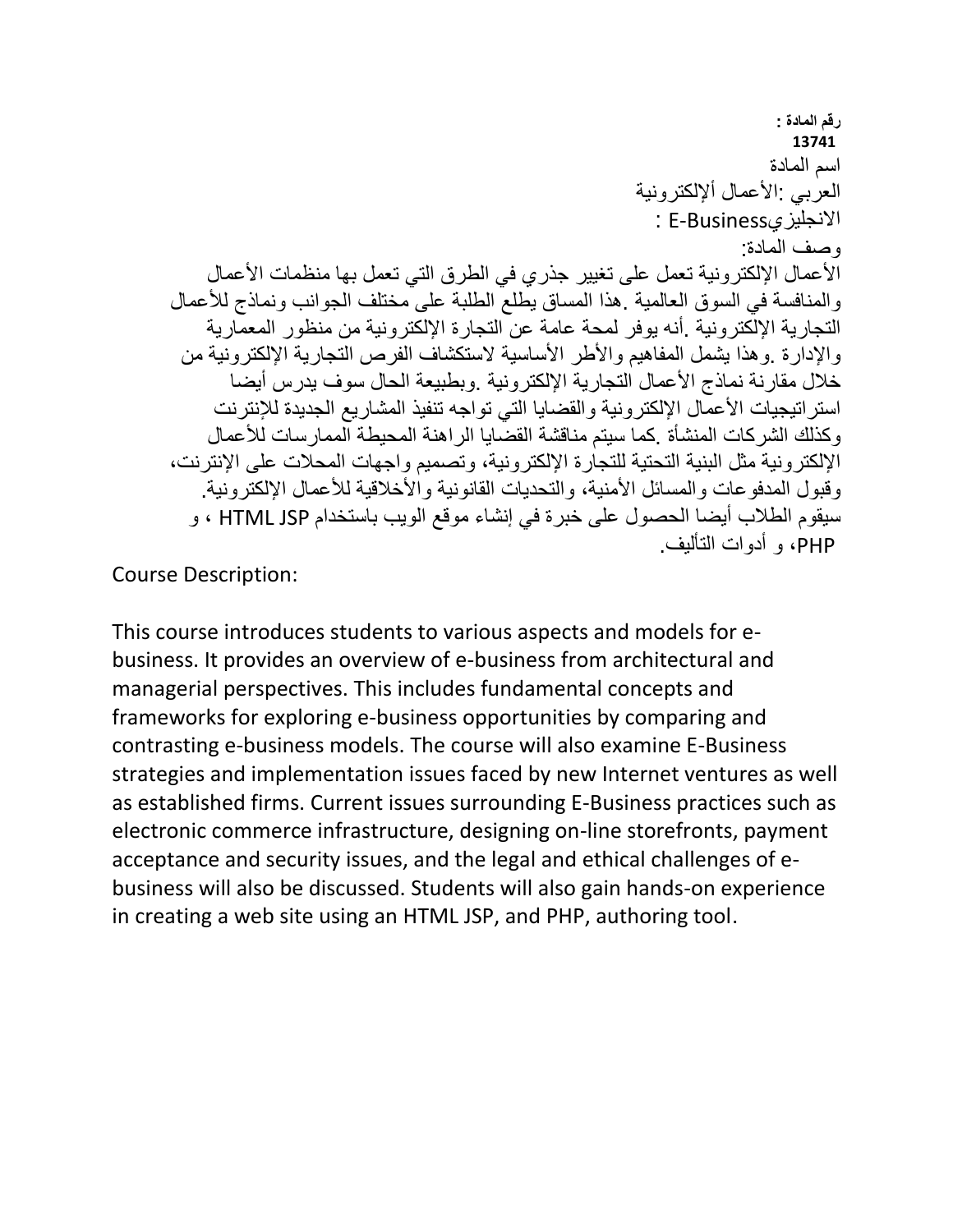**رقم المادة : 13742** اسم المادة: العربي :معمارية نظم المؤسسات Enterprise Systems Architecture:االنجليزي وصف المادة: وتعتزم هذه الوحدة لتأطير الطالب مع الوضع الفعلي لتطوير نظم المعلومات وتكاملها .من اليوم و في المستقبل تظهر الحاجة إلى تطوير حلول متكاملة بكفاءة مع تلك الموجودة (القديمة )وبشكل تنافسي ضد قواعد نموذج األعمال الجديدة و تتكون من :المرونة لدعم نموذج متعدد االوجه، والقدرة على التكيف بسهولة والتفاعل مع متطلبات التغيرات المستمرة والقابلية للتشغيل المتبادل مع حلول مختلفة .وسوف يدرس الطالب سيناريوهات نظم المعلومات المؤسسة المتعددة والقائمة على الحوسبة السحابية.

Course Description:

This course intends to frame the student with the actual situation of Enterprise information systems development and integration. In this course, the student will learn how to cover the need of developing solutions that efficiently integrated with existent ones (legacy) and at the same time leverage the new business paradigm rules: flexibility to multimodal support, agility to easily adapt and react to continuous requirements changes and interoperable with different solutions. Cloud-based Multi-Enterprise Information Systems scenarios will be considered.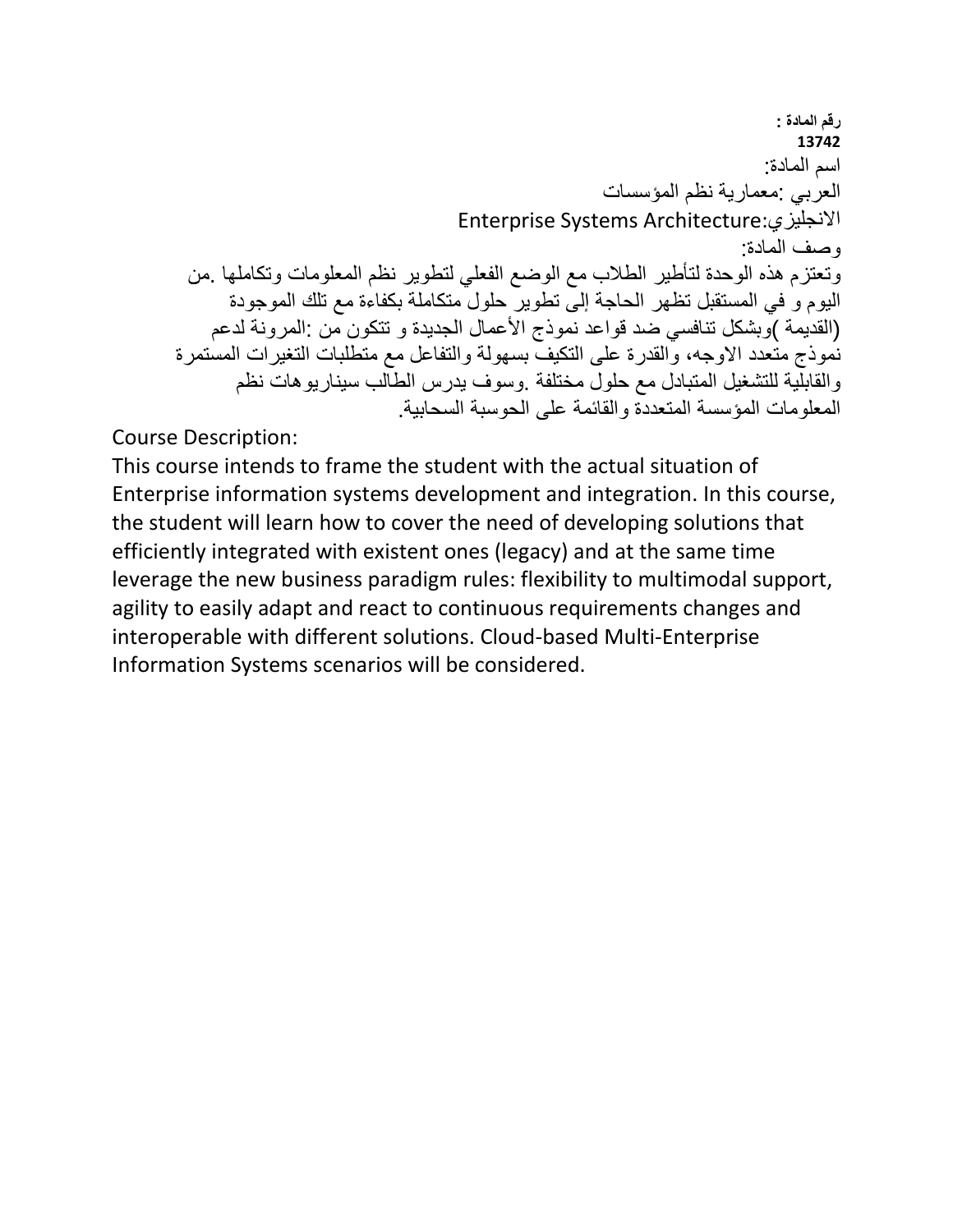**رقم المادة : 13752** اسم المادة: العربي :تكامل نظم المعلومات : Integrated Application Systemsاالنجليزي وصف المادة: على أساس ما ينتج من سلسلة القيمة من العمليات التجارية المشاريع الصناعية في جميع أنحاء D & R ، ستعطى المبيعات، المشتريات، واإلنتاج والخدمات اللوجستية والدوائر الخدمية، مقدمة ونظرة عامة على أنشطة الشركة القياسية بدعم من نظم المعلومات .سيظهر كيف يتم دعم مهام العمليات في نظم المعلومات وبأية طريقة" .نظام تخطيط موارد المؤسسات ) ERP ( "يلعب هنا دورا هاما لدمج ودعم الأنشطة العملية التجارية .سيتم وصف العناصر الأساسية الرئيسية وهيكل نظام تخطيط موارد المؤسسات.

Course Description:

The course will introduce the integration of value chain, business processes of R&D, sales, procurement, production, logistics and service information systems. This course will show which functions of the processes are supported by which information systems and which methods. In particular, this course builds the bridge between conventional and electronic business.

It is going to elaborate the process of access and understanding advanced integrated software technology and understand the general functionalities and key elements of modern integrated system. The student will be learning the development of practical skills for the administration of complex ERP systems and reconstruction of complex architectures of real-world business information systems using the example of component SAP Enterprise Service Architecture.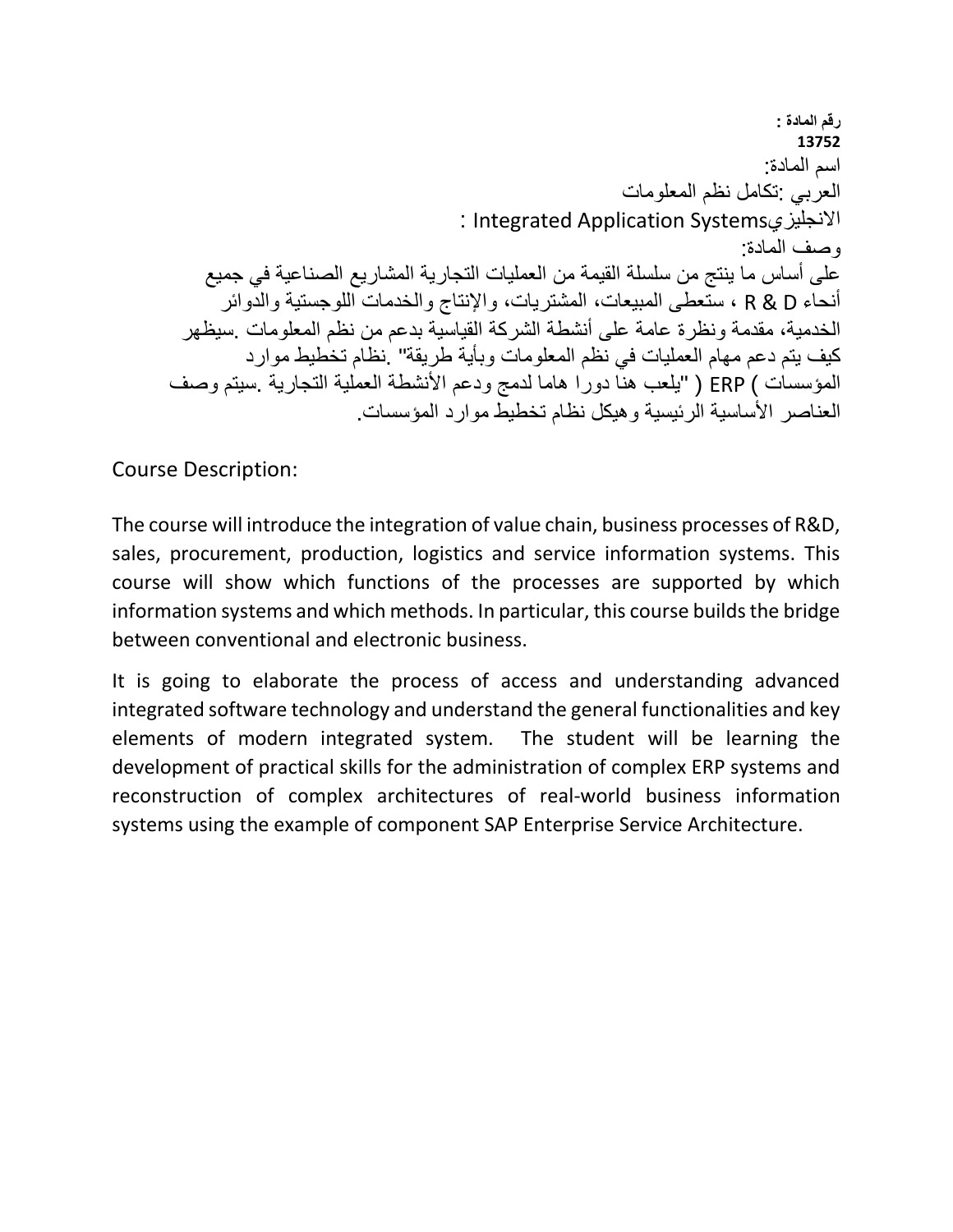**رقم المادة : 13747** اسم المادة: العربي :أنظمة ذكاء الأعمال : Enterprise Business Intelligenceاالنجليزي وصف المادة: هذه المقدمة تعطي مقدمة إلى الأعمال التجارية الإلكترونية .وسوف يكون الخريجون على دراية التكنولوجيات الأساسية والحالية جنبا إلى جنب مع المفاهيم المتقدمة والتطبيقات والاستراتيجيات التنافسية في سياق ذكاء المشاريع التجارية بدعم من الأمثلة العملية.

Course Description:

In this course, students will be familiar with the basic and current technologies together with advanced concepts, applications, and competitive strategies in the context of enterprise business intelligence supported by practical examples. The course will explain what business intelligence can offer to organizations and demonstrate how business intelligence is used in the real world; and finally provide an action plan for identifying and acting on the BI opportunities that exist in an organization.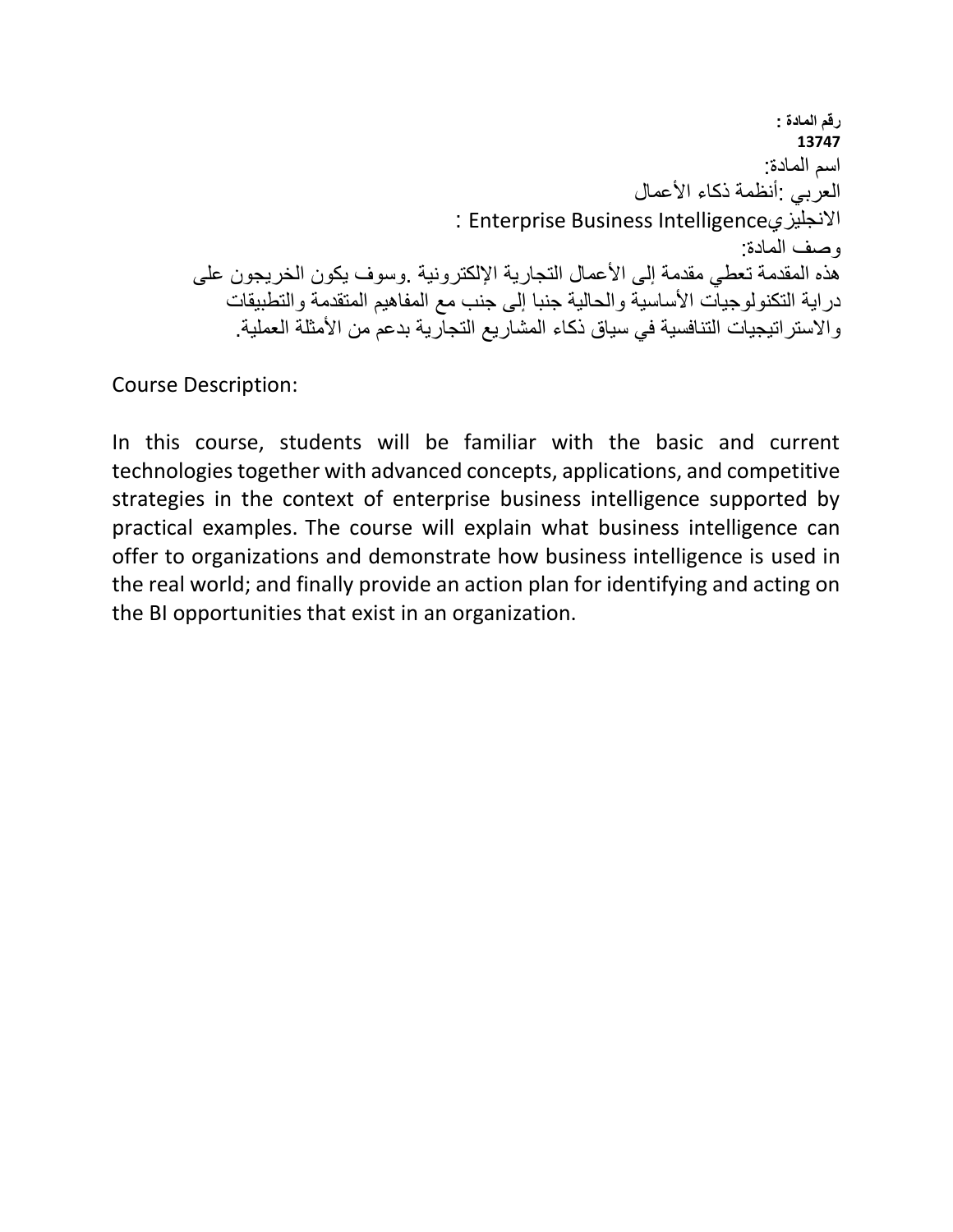**رقم المادة : 13753** اسم المادة: العربي :نظم ادارة خدمة العمالء : Customer Relationship Managementاالنجليزي وصف المادة: سوف يصبح الطالب على دراية بأهمية خدمة عالقات العمالء في الشركات، و سوف يتعلمون ما هي الوظائف وما األدوات في إدارة عالقات العمالء الضرورية .وسوف يتعلم الطالب العمل على محركات توصية كأداة لتصميم تفاعل مربح ومتبادل بين الشركات والعمالء، ويصبح الطالب معتادا على وظائف، ومتطلبات وآليات تقييم عملية النظم و التوصية.

Course Description:

Understanding CRM, benefits of CRM, success stories on CRM systems, models of CRM: operational, analytical and collaborative; components of CRM, relational Intelligence, customer acquisition, customer retention, CRM technologies, customer service automation, analysis methods of customer data, marketing in CRM, marketing automation, designing and implementing CRM.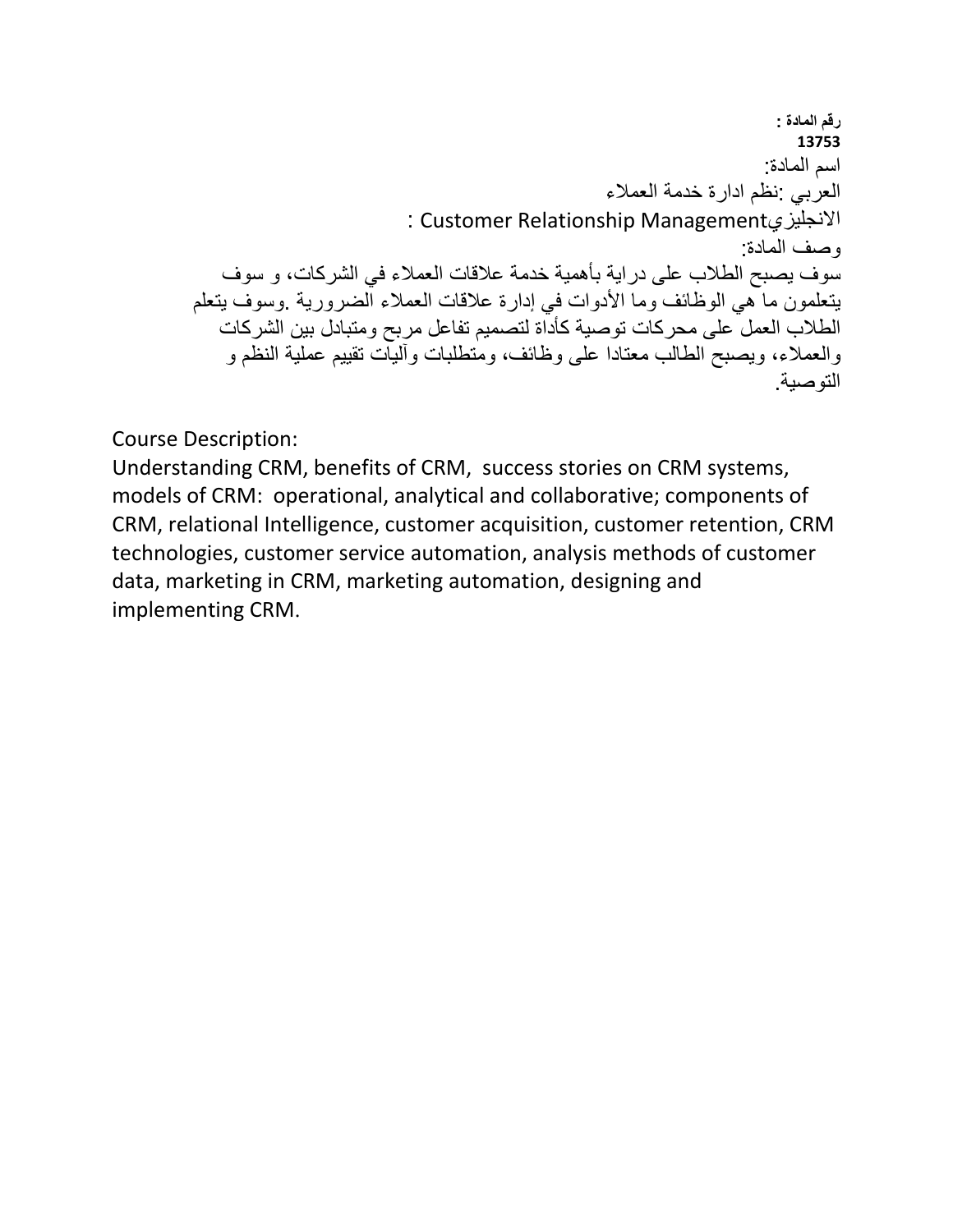**رقم المادة : 13754** اسم المادة: العربي :ادارة االمداد والخدمات اللوجستية Supply chain management/Logistics :االنجليزي وصف المادة: سوف يصبح الطالب على دراية بالخدمات اللوجستية وسلسلة التوريد التي تشمل جميع األنشطة المطلوبة لنقل المنتجات والمعلومات من وإلى وبين أعضاء سلسلة التوريد .توفر سلسلة التوريد إطار للشركات ومورديها لتقديم باالشتراك السلع والخدمات والمعلومات بكفاءة وفعالية، وثيق الصلة، وبطريقة مستدامة إلى العمالء .تقدم إدارة سلسلة التوريد مهمة العمليات التجارية، واالستراتيجيات الالزمة لتحقيق اإلدارة اللوجستية المتكاملة

Course Description: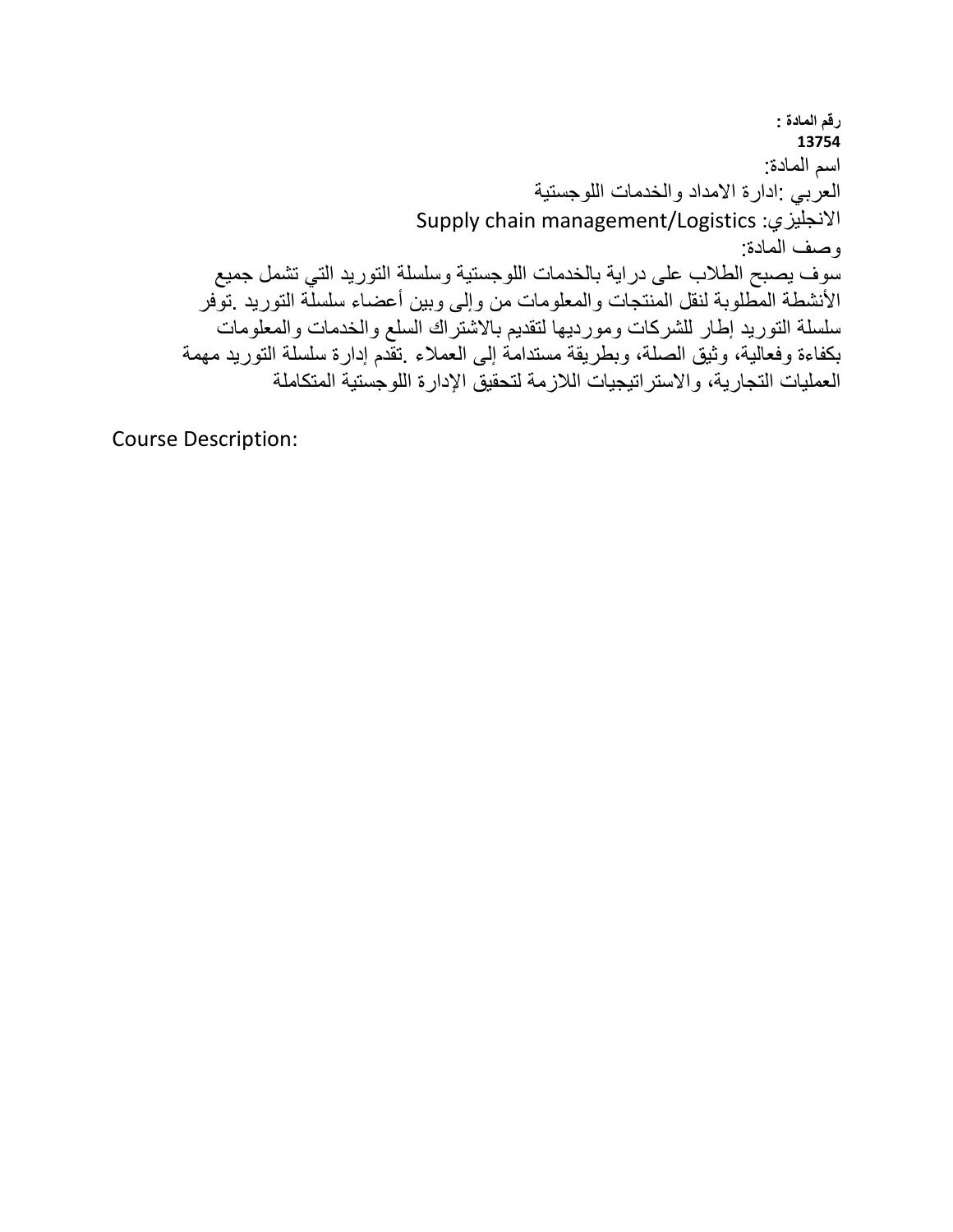The course will provide students with a wealth of knowledge in the various areas of business analysis and business management. The course covers all areas of supply chain starting from handling suppliers to manufacturing, warehousing and retailing. Various aspects of procurement management and decision making in the supply chain is discussed. During this course, student will study the concept of Supply Chain Management, understand its impact on enterprise efficiency, understand various business functions, processes and supply chain terminology, master concepts and mathematical models behind various supply chain software packages, and clearly link supply chain management and logistics. In addition, students will understand the various activities of logistics, understand all aspects of distribution management, understand the various activities of warehousing and inventory management, appreciate the importance of coordination between various supply chain entities, understand the best methods of sourcing and supplier selection, realize the various decision making strategies in supply chains, understand the bullwhip phenomenon and how to deal with it.

**رقم المادة : 13751** اسم المادة: العربي :تفاعل اإلنسان والحاسوب / التواصل اإلجتماعي : Human Computer Interactions/Social Mediaاالنجليزي وصف المادة: يتعلم الطالب في هذا المساق فهم احتياجات مستخدمي البرمجيات، والمنطق التجارية. باإلضافة انه سيكون قادرا على أن إنشاء المتطلبات من خالل جمع البيانات وتصميم منهجيات ومبادئ التصميم. سيكون الطالب قادرا على النماذج والبناء وأخيرا تقييم التصميم والتفاعل وتفاعل الأجهزة. أخيرا الطالب سوف يكون قادرون على تقديم معلومات البحث ونظام التصور.

Course Description:

In this course, students will learn the process of analyzing the application interface needs of users for software applications of all types with the focus on the applications that repeat in business areas. The process includes analyzing, designing, and building user application interfaces. In addition, students will be able to be establish the requirements through data gathering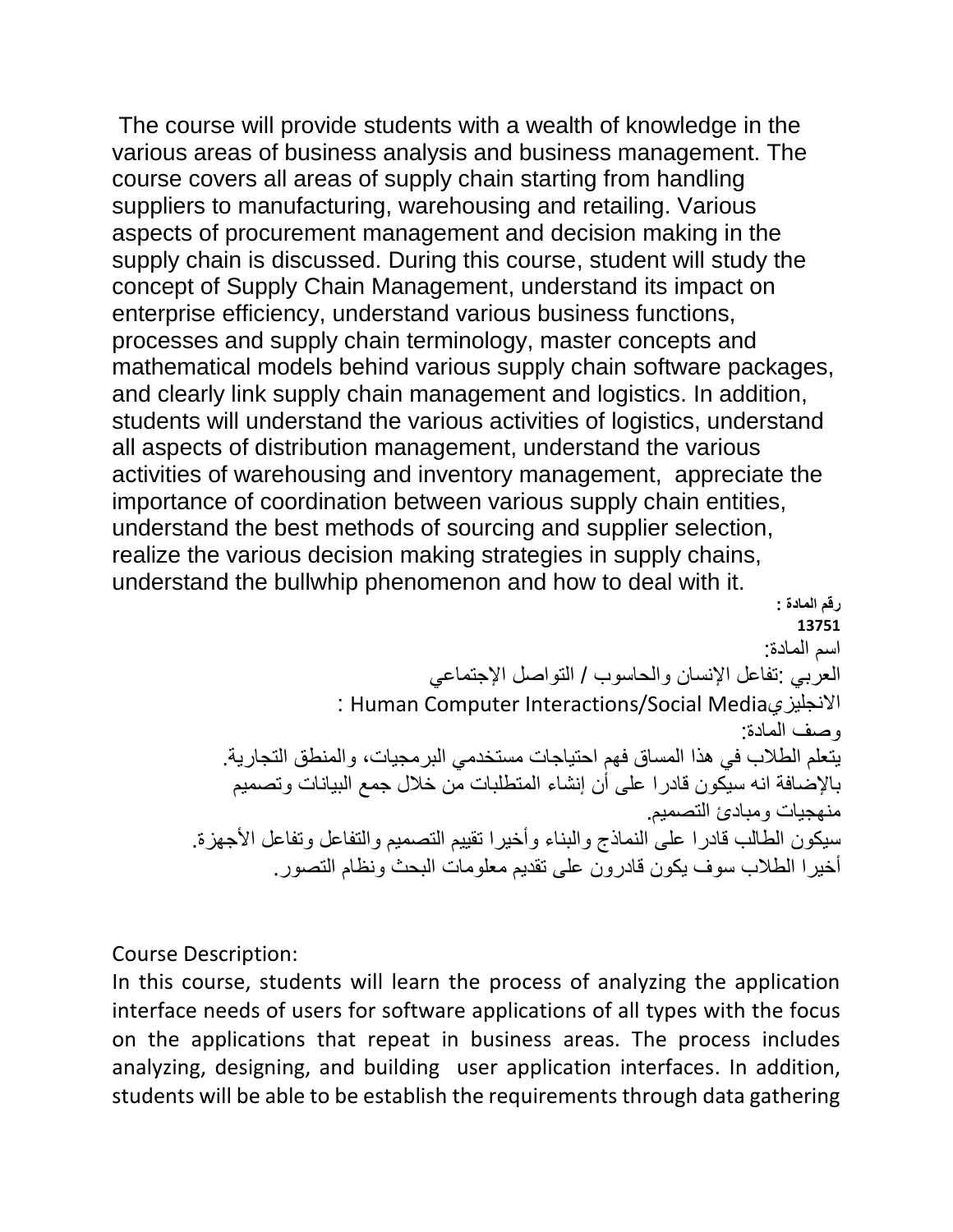and design methodologies & design principles. The student will be able to prototype, construct, and finally evaluate the interaction of a design between human and a device. Finally, students will be able to make information search and visualization system.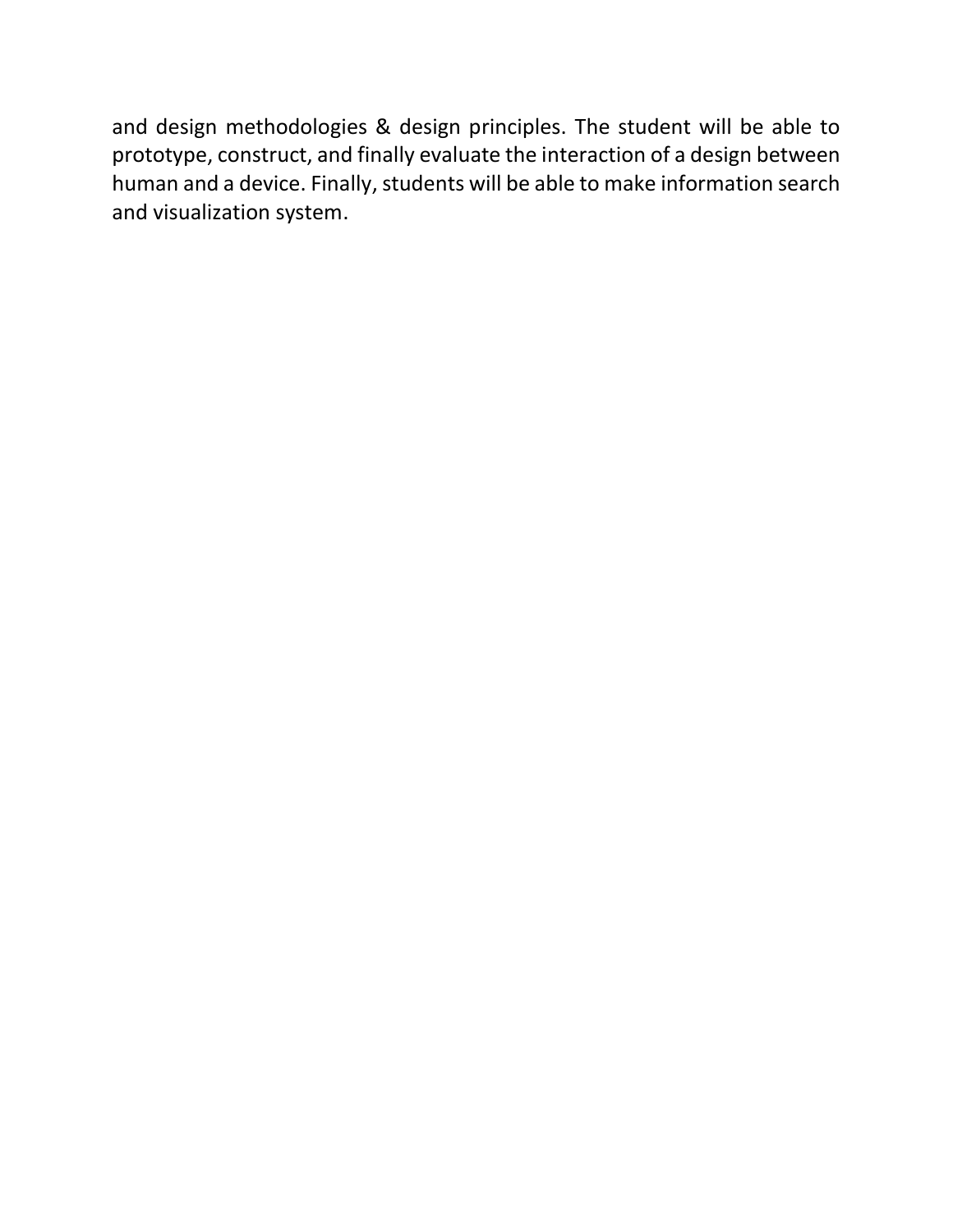**رقم المادة : 13746** اسم المادة: العربي :ادارة الجودة والتدقيق : Testing/Quality Managementاالنجليزي وصف المادة: هذا المساق يرتبط بتطوير تكنولوجيا المعلومات بشكل جذري .والطالب سوف يكون على دراية أدوار كل من اختبار وإدارة الجودة للشركات الكبرى .وسيتم تزويد الطلبة بالمعرفة الالزمة واألدوات والتقنيات لتطوير اختبارات الجودة الفعالة وتحليل نتائج االختبار، وتقييمات كل من صحة وجودة المنتجات للشركات الكبرى.

Course Description:

This course concentrates on the rigorous development of high quality software systems. Topics covered in this course include software process, software verification and validation (testing, inspection), software metrics, and software maintenance. Students will be equipped with necessary processes, methods and techniques for developing quality software, for assessing software quality, and for maintaining the quality of software. Students will be familiar with software testing at the unit, module, subsystem and system levels, automatic and manual techniques for generating and validating test data, and the testing process, static vs. dynamic analysis, functional testing, inspections and reliability assessment. Trade-offs between software cost, schedule, time, and quality, integration of quality into the software development process as well as the principles of test planning and test execution.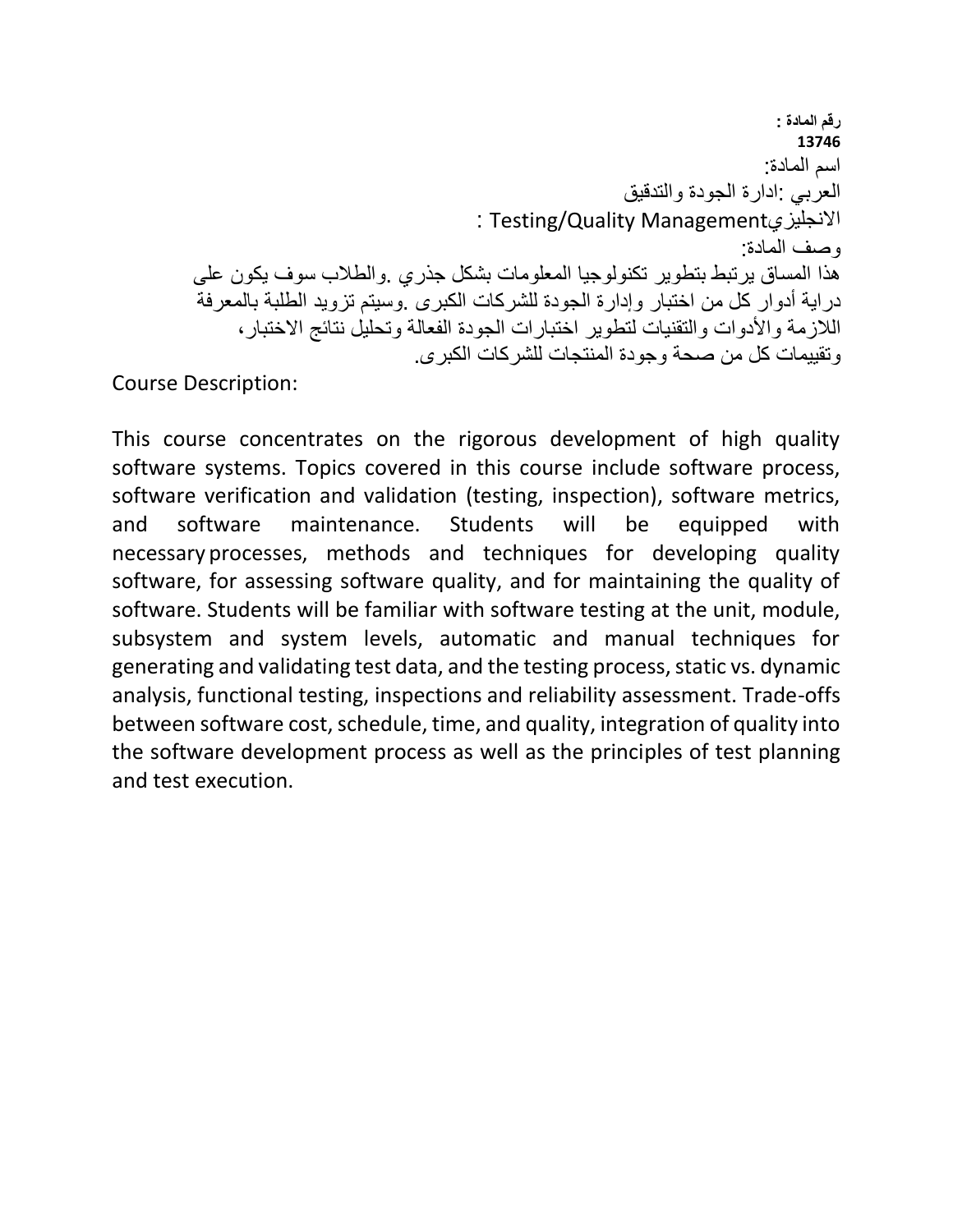**رقم المادة : 13789** اسم المادة: العربي:ادارة مشاريع تكنولوجيا المعلومات : IT Project Management االنجليزي وصف المادة: يقدم هذا المساق المبادئ األساسية إلدارة المشاريع، بدءا من المفاهيم (البدء، التخطيط والتنفيذ والرصد والسيطرة، وإغالق مجموعات العملية .)بالطبع يوفر المعرفة األساسية في مجاالت المعرفة إدارة المشروع العشرة :التكامل ونطاقها والوقت والتكلفة والجودة والموارد البشرية واالتصاالت والمخاطر والمشتريات وإدارة أصحاب المصلحة .يقدم هذا المساق التدريب والخبرة مع أدوات وتقنيات إدارة المشاريع، بما في ذلك هياكل تقسيم العمل، وتقديرات التكلفة، ومخططات جانت ومخططات الشبكة، وتحليل المسار الحرج، وإدارة المخاطر، وإدارة القيمة المكتسبة، وغيرها من الأدوات .سوف يكون لدى الطلاب الفرصة لتطبيق مبادئ إدارة المشاريع على حاالت العالم الحقيقي

Course Description:

The main goal of this course is to gain a clear understanding of the five IT Project Management Process Groups (Initiating, Planning, Executing, Monitoring and controlling, and Closing) and learn how these processes interact with each other to successfully achieve project objectives. Discover how to integrate the ten Knowledge Area processes, tools and templates in the work place. Concepts include stakeholders, scope, quality, time, cost, human resources, communication, risk, procurement and project integration management. Students will also apply techniques such as stakeholder analysis, work breakdown structure, scheduling, estimating, risk assessments, contracts and change control. Students will have opportunity to apply project management principles to real-world situations.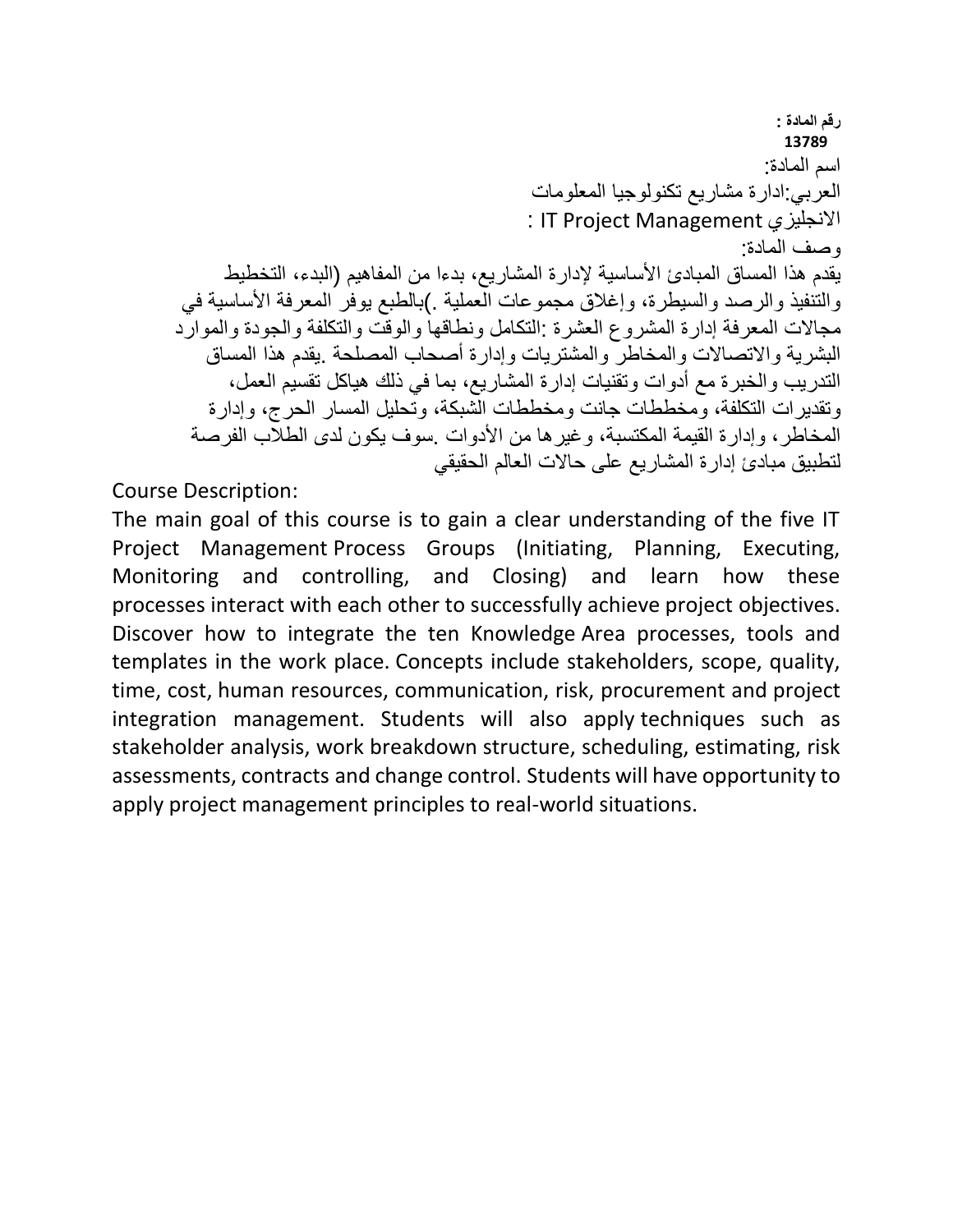**رقم المادة : 13758** اسم المادة: العربي :رياضيات تطبيقية متقدمة : Advanced Applied Mathematicsاالنجليزي وصف المادة: يتم تحقيق التقدم في التكنولوجيا والأعمال من خلال تطبيق المعرفة التقنية من الإحصاءات، والحوسبة العلمية، والمالية، واالقتصاد واإلدارة والرياضيات .المناهج الرياضية التطبيقية المتقدمة مع أساليب الكمبيوتر الحسابية تلعب دورا هاما في كل من هذه المجاالت .وهذا المساق يهيئ الطالب للتعامل مع المشاكل الرياضية التي تنشأ في مجال العلوم والهندسة، أو اإلدارة .المنهج يؤكد على بناء وتحليل وتقييم النماذج الرياضية من المشاكل في العالم الحقيقي والطرق الرياضية المستخدمة لحلها .ويتم تحليل هذه النماذج لتشكيل قرارات أفضل في مجاالت مثل اإلدارة والهندسة، والعلوم االجتماعية .في البرمجة الرياضية، باعتبار اي مشكلة دالة الهدف ثم يتم تحسين النموذج الناتج .و من ثم تحل النماذج باستخدام برامج الكمبيوتر

Course Description:

The advances in technology and business are achieved by applying technical knowledge from statistics, computing science, finance, economics, management and mathematics. The advanced applied mathematical curriculum deals with computer and computational methods that play an important role in all of these areas. It prepares students to deal with mathematical problems that arise in science, engineering, or management. The curriculum will emphasize on the construction, analysis, evaluation of mathematical models of real-world problems and the mathematical methods used to solve them. These models are analyzed to form better decisions in areas such as management, engineering, and the social sciences. In mathematical programming, a problem is modeled as an objective function then the resulting model is optimized. The models are solved using computer programs.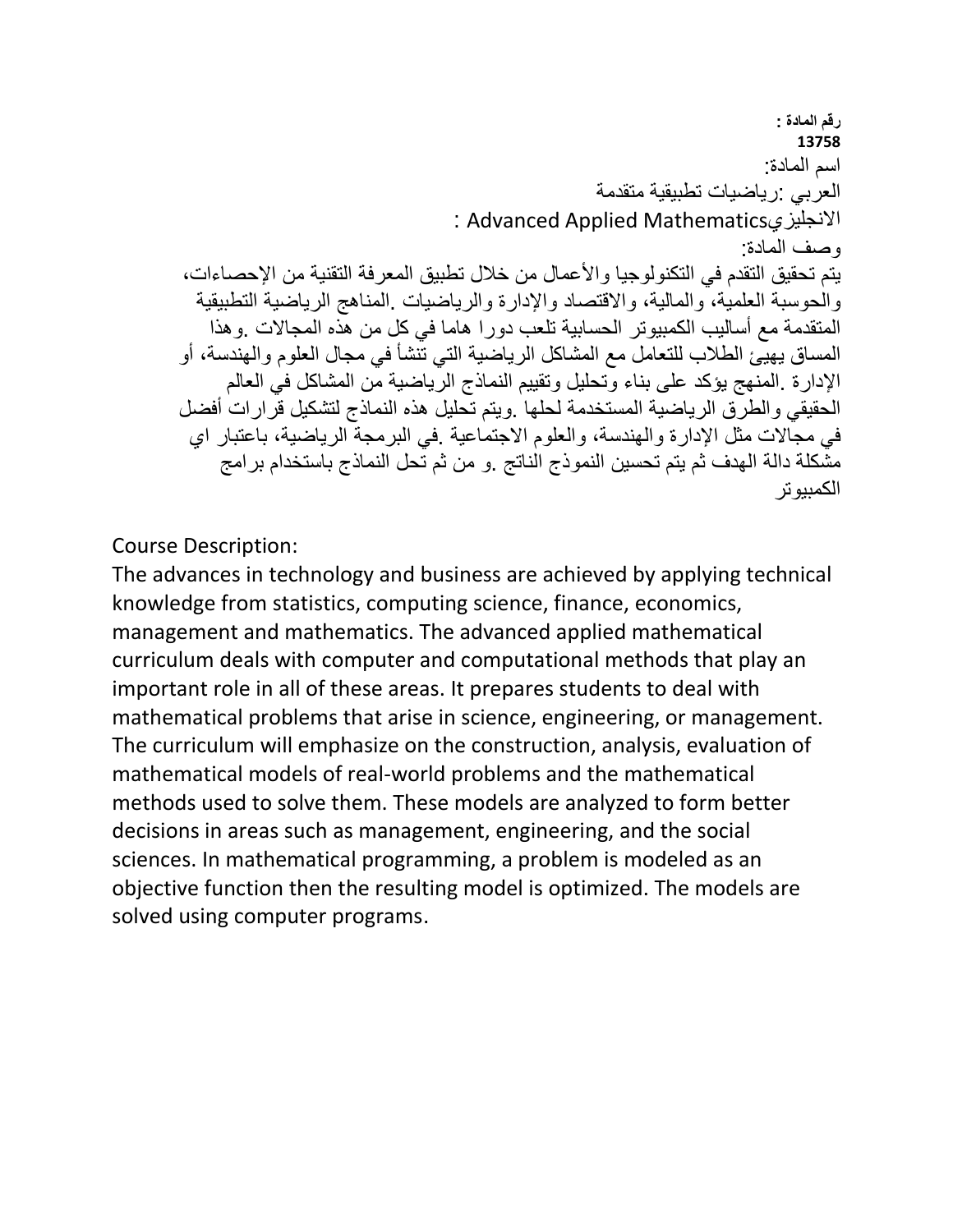**رقم المادة : 13791** اسم المادة: العربي :أساليب البحث العلمي : Research Methodsاالنجليزي وصف المادة: يهدف هذا المساق إلى تعريف الطالب عددا من أساليب البحث المفيدة لالبحاث األكاديمية والمهنية و التعامل معنصوص تكنولوجيا المعلومات .أن هذا المساق يوفر فهما للقرارات المختلفة والخطوات المتبعة في تنفيذ منهجية البحث .وبعد هذا المسق، سوف يكون الطلبة قادرين على فهم المبادئ والتحديات والعمليات المصطلحات البحثية والأخلاقيات البحثية واستخدام الأساليب الكمية / النوعية والمختلطة في مناهج البحث .بالإضافة إلى معرفة عملية استعراض الابحاث السابقة وأساليب التقييم جنبا إلى جنب مع تحليل وتقييم لبحوث المنشورة من اآلخرين و عمل تقارير نتائج المشروع.

Course Description:

This course aims to introduce students to a number of research methods useful for academic and professional investigations of information practices, texts and technologies. It provides an understanding of the different decisions and steps involved in executing a research methodology. Students, after this course, will be able to understand the research terminology, ethical and research principals, challenges and processes and using the quantitative/qualitative and hybrid methods approaches to research. In addition to knowing the literature review process and the evaluation methods combined with analyzing and evaluating others' published research **-** Reporting a project's results.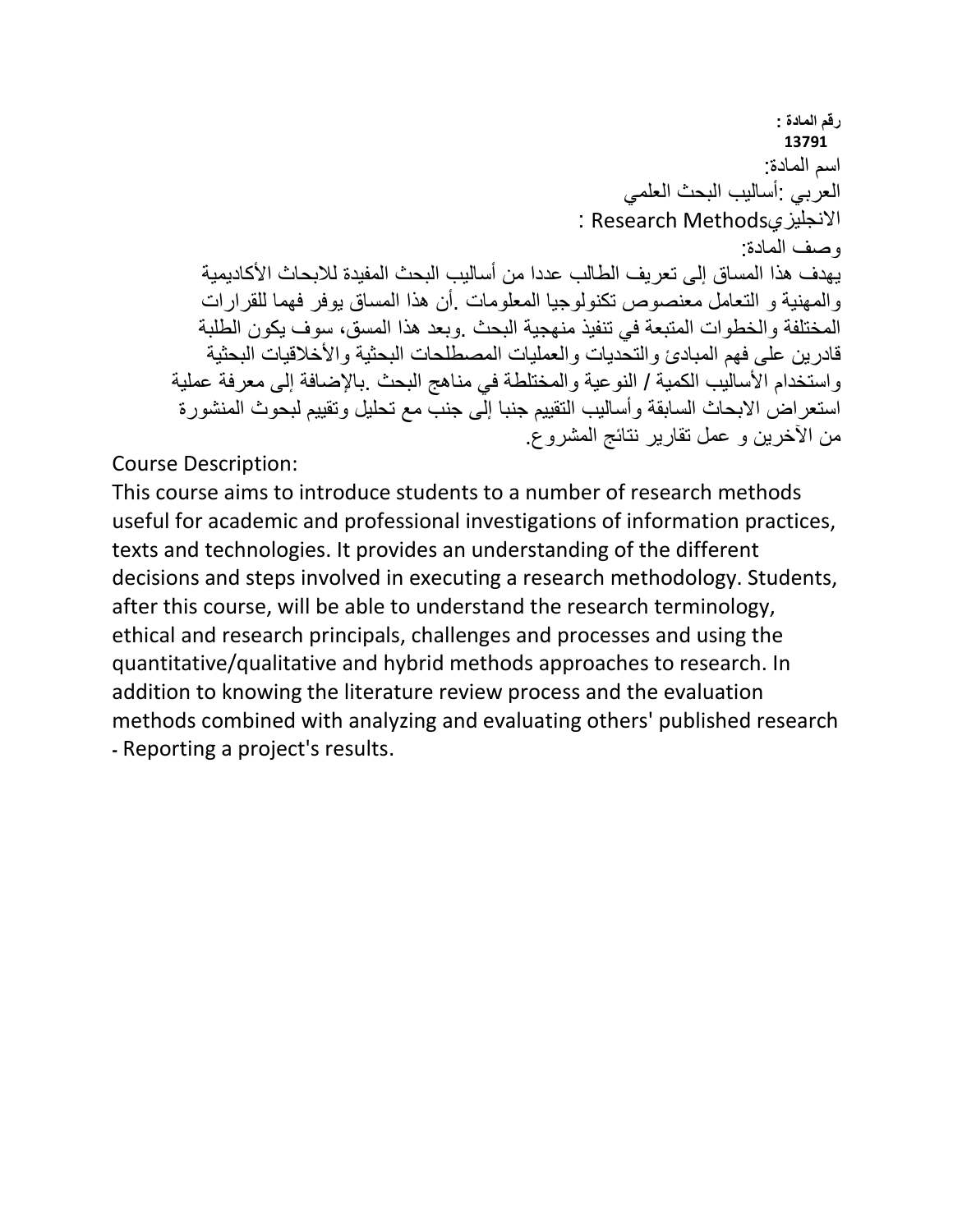**رقم المادة : 13757** اسم المادة: العربي :**إدارة الموارد البشرية** : People Leadership/ (HRM) Human resource managementاالنجليزي وصف المادة: هذا مساق لتنمية المهار ات التي تهدف إلى تزويد المشاركين بالمعارف الضرورية والأدوات والتقنيات لقيادة الناس نحو النجاح التنظيمي والفردي. الحداثة في هذا المساق هو اعتماد علم النفس اإليجابي حجر الزاوية نحو تطوير المهارات القيادية للناس .يدور بالطبع حول ثالث مجموعات من المهارات الرئيسية التي هي المهارات الشخصية، ومهارات التعامل مع اآلخرين ومهارات المجموعة .كل مجموعة من مهارات تشمل المهارات المحددة التي ثبت أن معظمها مطلوبة في سوق العمل الحالي مثل القدرة على حل المشاكل بشكل خالق والتحليلية، ومهارات االتصال، وتحفيز اآلخرين، وبناء فرق عالية الأداء والعمل الجماعي وقيادة التغيير الإيجابي .وعلاوة على ذلك، تم تصميم المساق بحيث يساعد في سد الفجوة في المهارات القيادية الرئيسية التي كشفتها مجموعة مسوحات مختلف أجريت بتمويل من برنامج تمبوس. وقد قدمت هذه المسوحات لأحجام وأنواع مختلفه من المنشآت في مصر وتونس والأردن. التركيز الرئيسي هو على تشجيع الممارسات الفعالة إلدارة الناس و معالجة تحدي اإلدارة الحالي .وسوف ّيتحقق ذلّك عمليّا وليس نظريا .ولذلك، التعلم النشط هو الألية الأَساسية التي من خاللها يتم تدريس هذا المساق .ومن المتوقع أن يشارك الطلبة في أنشطة ومهارات التفكير العليا( التحليل والتركيب والتقييم)و سيتم التركيز على تنمية المهارات بدال من نقل المعلومات المشاركين.

Course Description:

The course will equip students with the necessary knowledge, tools and techniques for leading people towards organizational and individual success. The novelty in this course is considering positive psychology a cornerstone towards development of people leadership skills. The course revolves around three main skill sets which are personal skills, interpersonal skills and group skills. Each group of skills include specific skills that proved to be most required in the current labor market such as the ability to solve problems analytically and creatively, communication skills, motivating others, building high performing teams and teamwork and leading positive change. Moreover, the course is designed to help in filling in main leadership skills gap discovered by different survives conducted and funded by Tempus. These survives have been submitted to different sizes and types of enterprises in Egypt, Tunis and Jordan.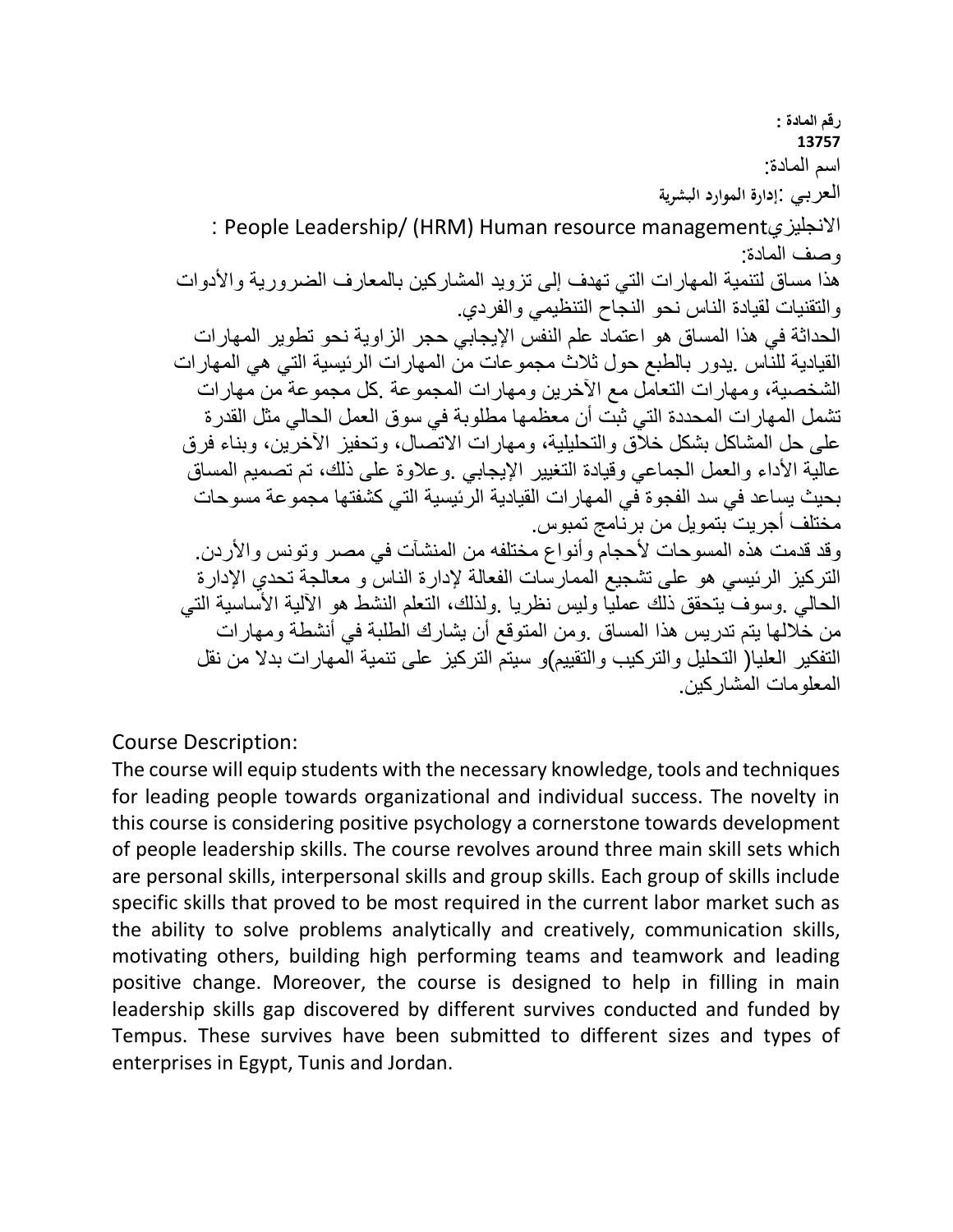The main focus is on promoting effective people management practices and addressing current management challenge. This will be achieved pragmatically rather than theoretically. Therefore, active learning is the fundamental mechanism through which this course is delivered. Participants are expected to be engaged in activities and higher order thinking (analysis, synthesis and evaluation) since more emphasis is placed on skill development rather than information transmission.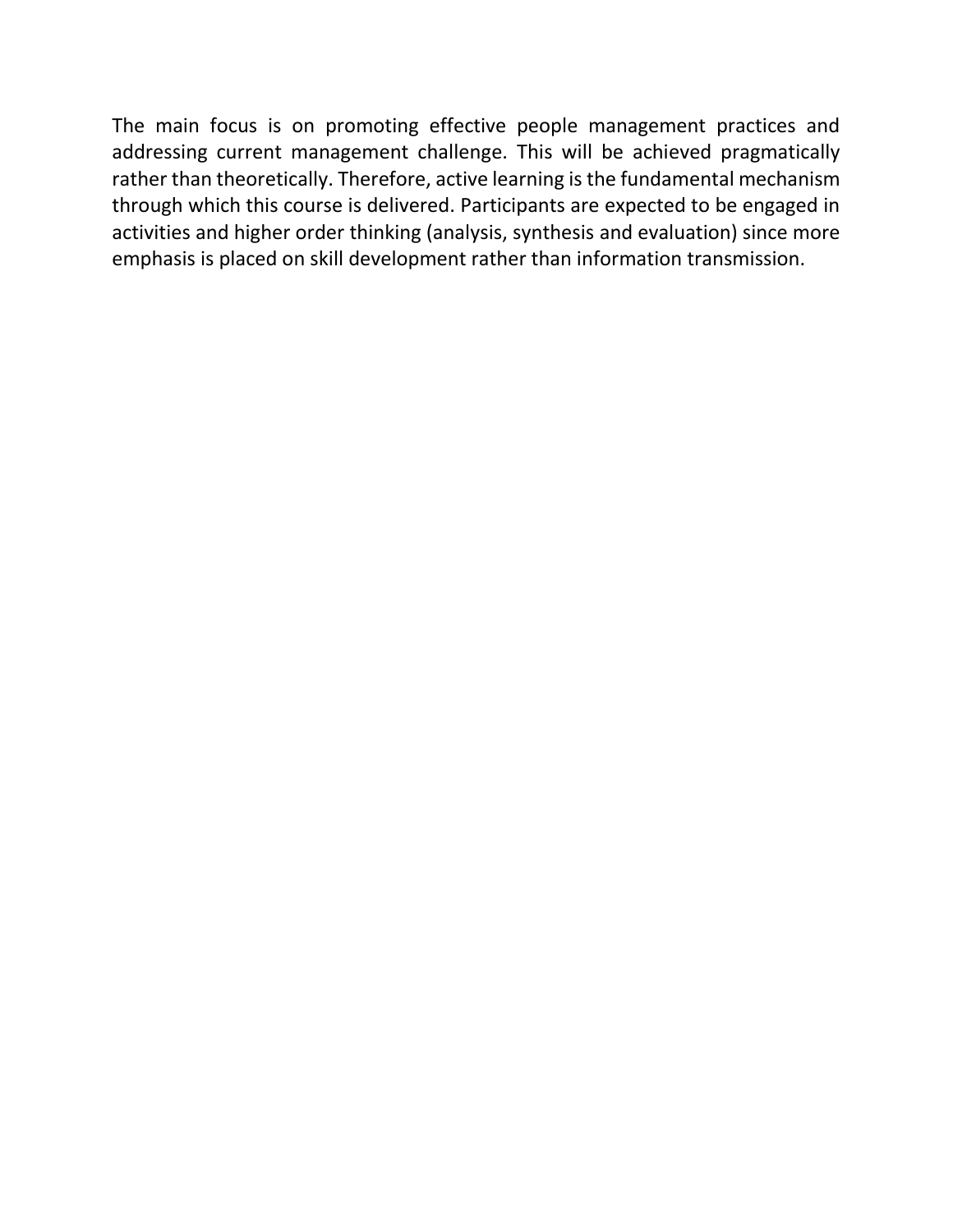**رقم المادة : 13745** اسم المادة: العربي :اإلدارة االستراتيجية للمؤسسات : Enterprise Strategic Managementاالنجليزي وصف المادة: يستعد الطالب في هذا المساق ليصبحوا ذو معرفة مع الرؤية االستراتيجية، والتخطيط االستراتيجي، والتشخيص االستراتيجي، والتنفيذ االستراتيجي الخيارات االستراتيجية، وخلق قيمة مضافة ألصحاب المؤسسة .ويشمل فهم االبتكار والتكنولوجيا، وعالقات القوى والعوامل الرئيسية و القدرة التنافسية للمؤسسات واألداء في كل وظيفة و خصوصا الوظائف المالية.

Course Description:

The course will prepare students to become familiar with strategic vision, strategic planning, strategic diagnosis, strategic choices strategy implementation, creating value for the enterprise stakeholders. It includes an understanding of technology innovation, power relationships and key factors of enterprise competitiveness and performance in each functions especially financial function.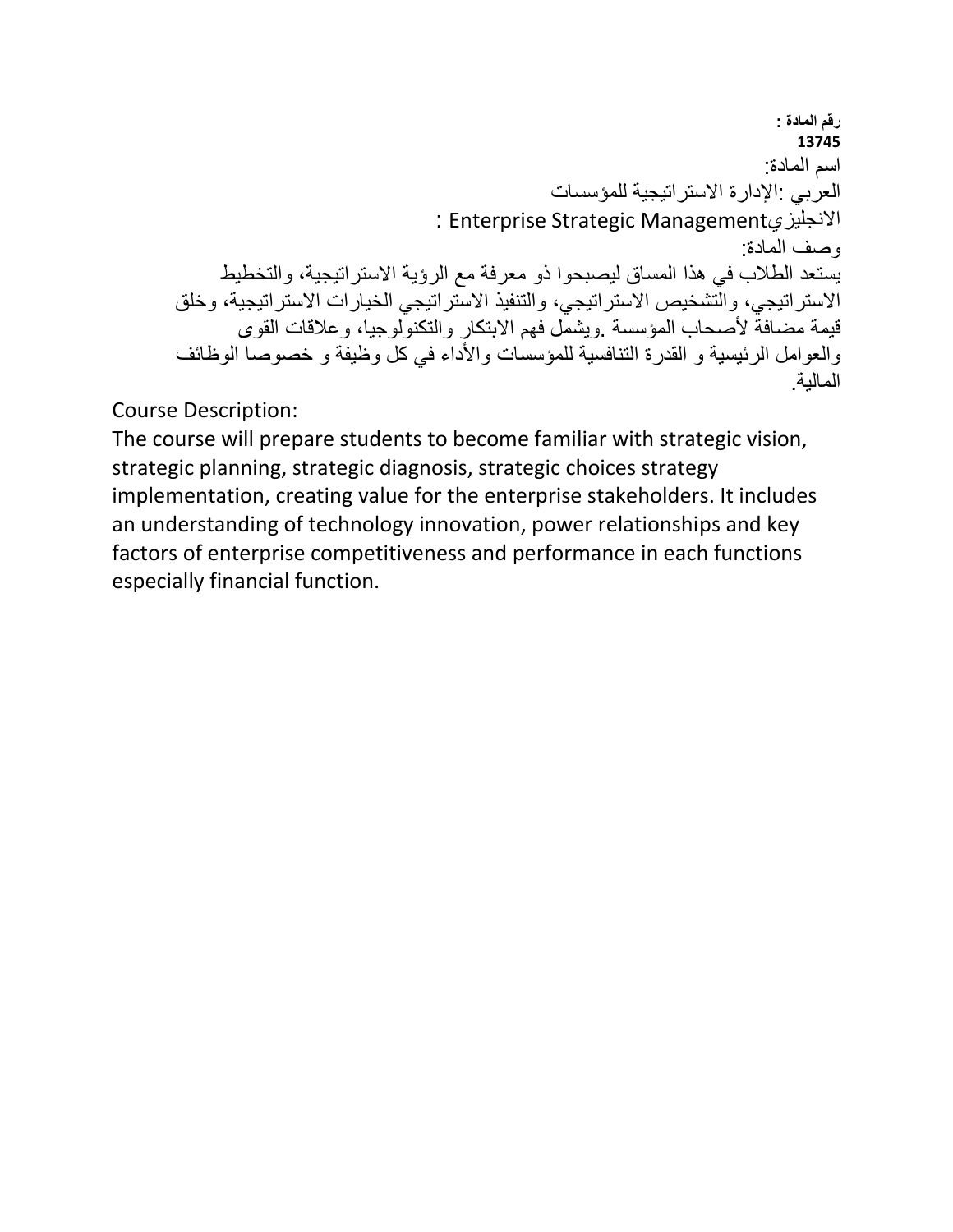**رقم المادة : 13743** اسم المادة: العربي :الحوسبة السحابية والبيانات الكبيرة : Cloud Computing and Big Dataاالنجليزي وصف المادة: هذه الوحدة توفر خبرة كبيرة في مجال دراسة الحوسبة السحابية والبيانات الكبيرة. والجزء الأول من المساق هو فوائد إدخال الحوسبة السحابية، فضلا عن التحديات المرتبطة به .وبطبيعة الحال سوف يعرض نماذج مختلفة من الخدمات المشتركة في الحوسبة السحابية، وهي :البنية التحتية كخدمة) IAAS ) ، المنصات كخدمة ، والبرمجيات كخدمة. سوف تناقش هذه المادة فوائد نوع على واحد وكذلك نموذج التكلفة لكل نوع .وأخيرا، فإن المساق سيقدم دراسة للعروض التجارية الحالية من الشركات الكبرى من حلول الحوسبة السحابية مثل أماز ون وجوجل ومايكر وسوفت وغير ها. الجزء الثاني من المساق بيانات كبيرة سوف يشرح التحديات مع تحليل كميات هائلة من**- -** البيانات التي يتم توليدها بواسطة عالم اإلعالم االجتماعية الواسعة وتطبيقات الويب .وبطبيعة الحال سوف يتبني( Reduce Map مثال ) Hadoop :للتعرف على تحليل البيانات الكبيرة.

Course Description:

The course will introduce students to two major technologies: cloud computing and big data. The first part of the class will introduce the benefits of cloud computing as well as the challenges associated with it. The course will introduce different models of services that are common in cloud computing, namely: Infrastructure as a Service (IaaS), Platform as a Service (PaaS), and Software as a Service (SaaS). The class will discuss the types of clouds and benefits of each one as well as its cost model. The course includes studying current commercial offerings from major providers of cloud computing solutions like Amazon, Google, Microsoft and others.

The second part of the course - Big data - will explain the challenges with analyzing the huge amounts of data being generated by worldwide social media and web applications. The course will adopt a map reduce framework (ex: Hadoop) to demonstrate the analysis of big data.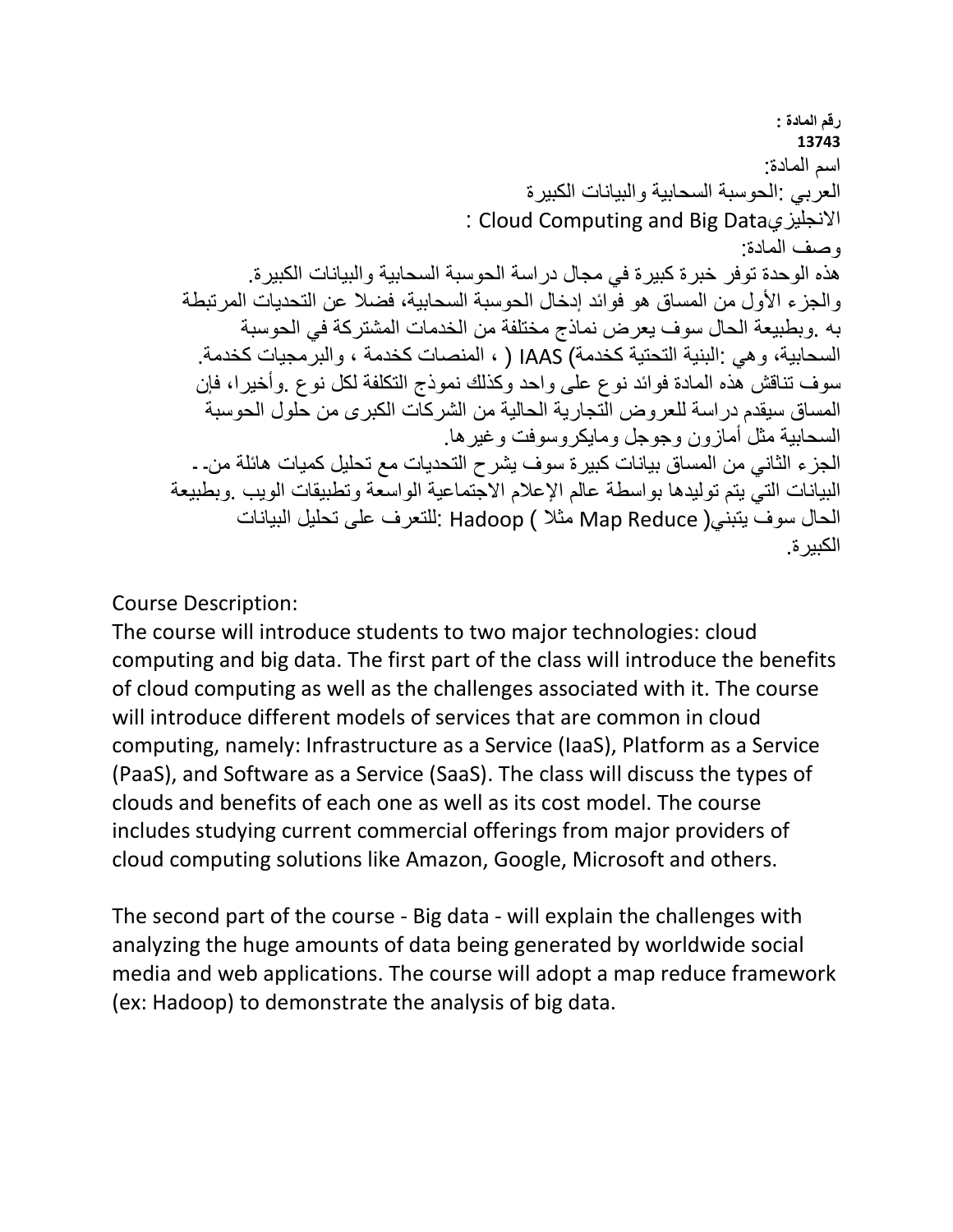**رقم المادة : 13711** اسم المادة: العربي :تراسل البيانات والشبكات في تطبيقات األعمال : Business Data Communications and Networksاالنجليزي وصف المادة: هذه المادة تغطي أساس ومكونات شبكات الكمبيوتر .فهي تقدم استراتيجيات التصميم المستخدمة في حل مشاكل شبكات الكمبيوتر و ما يفسر كيفية عمل الشبكات .وسيتم دعم هذا المسار من خالل أنشطة عملية.

Course Description:

The course will provide an in-depth knowledge of data communications and networking requirements, including networking standards, models, topologies, technologies, devices, and protocols. Students will learn how to evaluate, select, and design the different data communication options such as bandwidth requirements, performance requirements, cost, and suitability according to business applications needs. In addition, student will learn the basics of network security and reliability options. The course will shed light on recent network advancement such as software defined networking, and Internet of things and its impact on businesses. A course project will be presented in which students are required to evaluate, select, and implement different data network options and prepare a cost-benefit analysis for a proposed solution.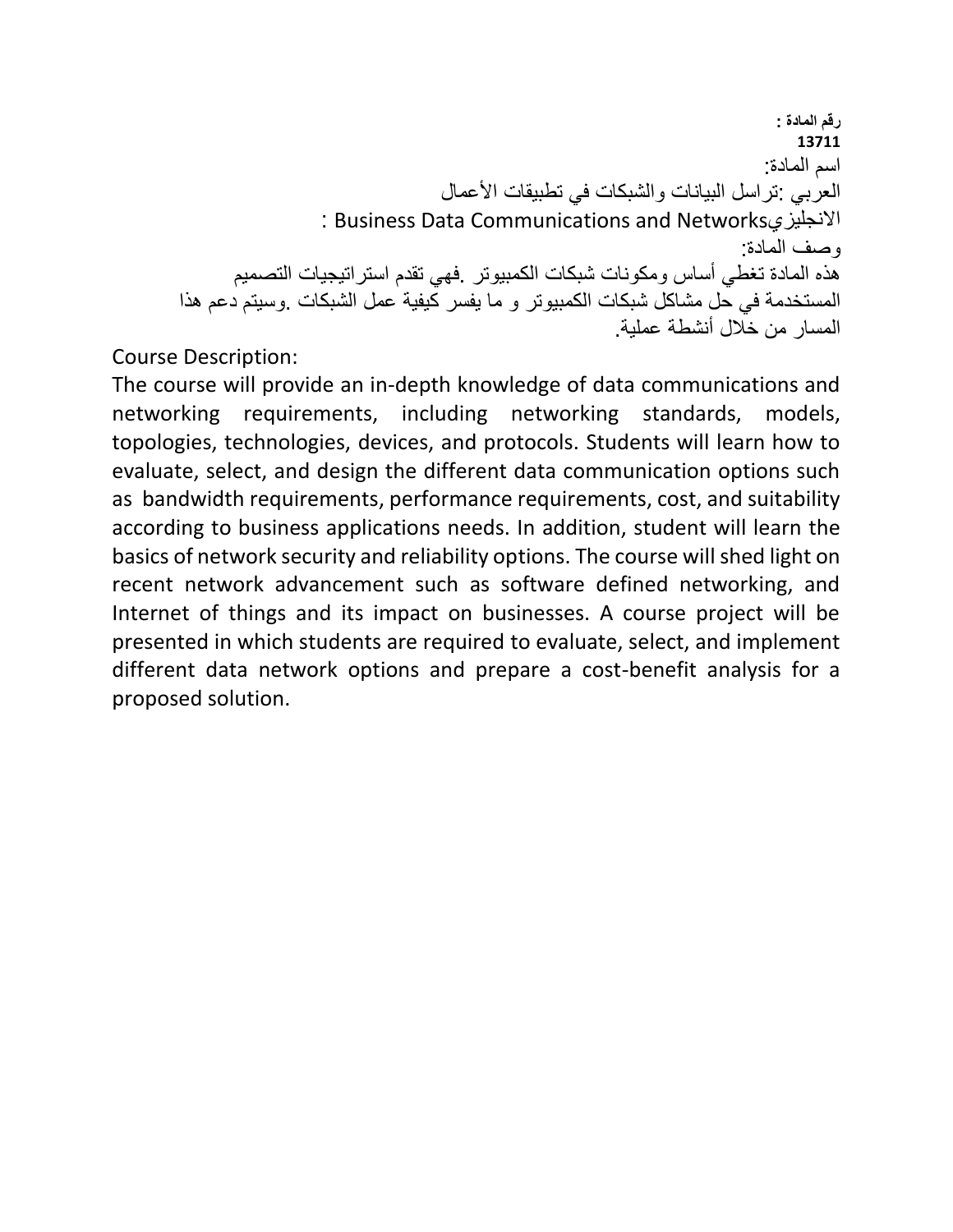**رقم المادة : 13799** اسم المادة: العربي **أطروحة الماجستير** : Master Thesisاالنجليزي وصف المادة: ينبغي أن يكون الطالب قادرا على تطبيق المعرفة والقدرات ذات الصلة، داخل العمق الرئيسي للدراسة، في اي مشكلة معينة ضمن قيود معينة، حتى مع محدودية المعلومات الخاصة بالدراسة، بشكل مستقل تحليل ومناقشة االستفسارات المعقدة / المشاكل والتعامل مع المشاكل الكبيرة في المستوى المتقدم داخل الدراسة .وان يعكس المرء على وتقييم ومراجعة نقدية النتائج العلمية الخاصة وغيرها .يجب أن يكون الطالب قادرا على توثيق العمل الحالي مع متطلبات صارمة على هيكل وشكل واستخدام اللغة . يجب أن يكون الطالب قادرا تكون قادرة على تحديد حاجة الباحث لمزيد من المعرفة وتطوير المعرفة.

Course Description:

The student should be able to apply relevant knowledge and abilities, within the main field of study, to a given problem within given constraints, even with limited information, independently analyze and discuss complex inquiries/problems and handle large problems in the advanced level within the main field of study reflect on, evaluate and critically review one's own and other scientific results.

The student should be able to document and present one's own work with strict requirements on structure, format and language usage.

The student should be able be able to identify one's need for further knowledge and continuously develop one's own knowledge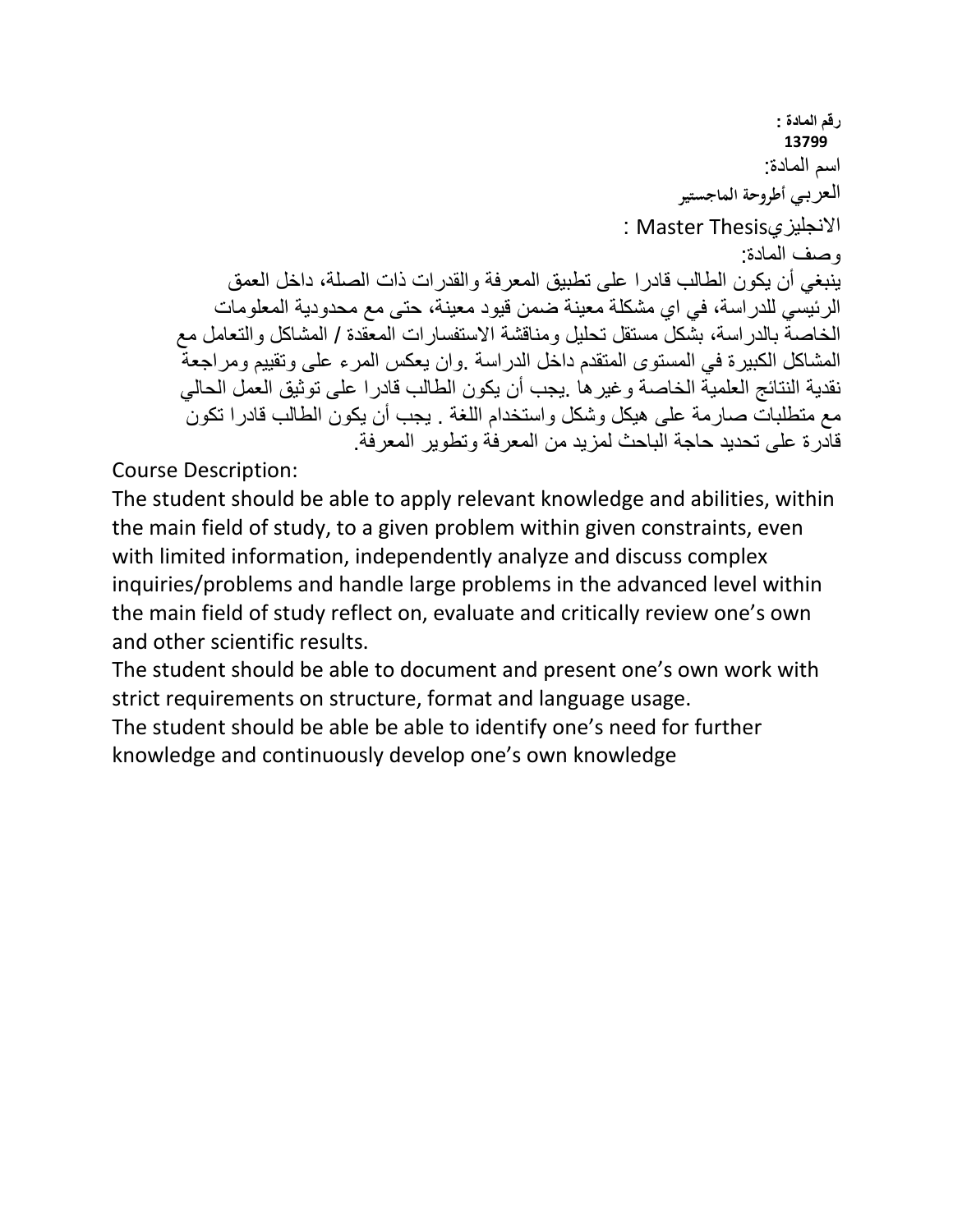**رقم المادة : 13732** اسم المادة: العربي :أمن نظم المعلومات Information System Security:االنجليزي وصف المادة: يتناول هذا المساق القضايا المتصلة الكشف وتقييم وتحليل وإدارة المخاطر األمنية التي تواجه نظم وشبكات المعلومات في المنظمات و المؤوسسات الكبرى .وتشمل المواضيع المفاهيم الأساسية لأمن المعلومات، قضايا أمن الشبكات، و أنظمة كشف التسلل، و استر اتيجيات التهديد والهجوم، وتحليل هشاشة الأوضاع، ونماذج رسمية من الأمن، ومصادقة ومراقبة الدخول، والترميز، وإدارة المخاطر والتخطيط للطوارئ والتعامل مع الحادث، وأجهزة اإلنذار والردود .وبطبيعة الحال سوف يدرس الطالب بالتفصيل الأدوات المتعلقة بهذه المواضيع. وستغطي المادة أيضا معايير الأمن والتخطيط الأمني، والقضايا الأخلاقية والقانونية في مجال أمن المعلومات.

Course Description:

This course covers issues related to the detection, evaluation, analysis and management of security risks facing the information systems and networks in organizations. Topics include fundamental concepts of information security, network security issues, intrusion detection systems, threat and attack strategies, vulnerability analysis, formal models of security, Authentication and access control systems, cryptography, risk management, contingency planning and incident handling, alarms and responses. The course will study in detail principles and tools related to these topics. The course will also cover security standards, security planning, and ethical and legal issues in information security.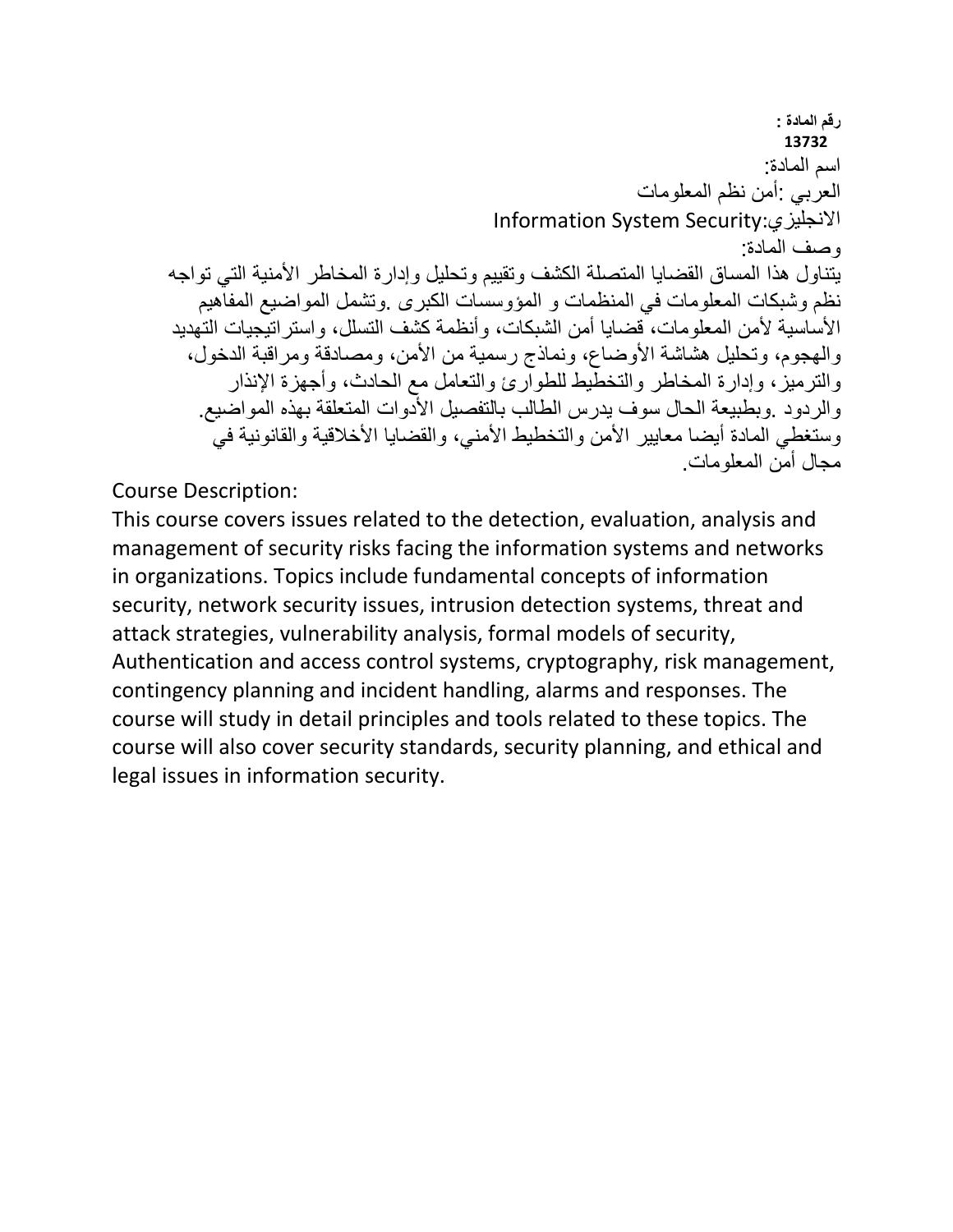**رقم المادة : 13755** اسم المادة: العربي :**تطبيقات األنظمة الخلوية في المؤسسات** Enterprise Mobile Computing:االنجليزي وصف المادة:.

Course Description:

The goal of this course is to provide an in depth understanding of the fundamental problems in the area of integration of Mobile Devices into Enterprise Systems and study the existing and proposed solutions for these problems from both research and development perspective. This course will introduce students to mobile computing and mobile application development. Topics covered include: mobile and wireless environment; mobile device technology; mobile computing architecture and protocols; mobile computing security; and applications in wireless and mobile computing, including distribution applications, mobile middleware, mobile information and database access, mobile multimedia, remote execution, user interface and user experience. Students will be expected to learn at least one mobile application development framework (Android) and use it to implement their assignments and course project.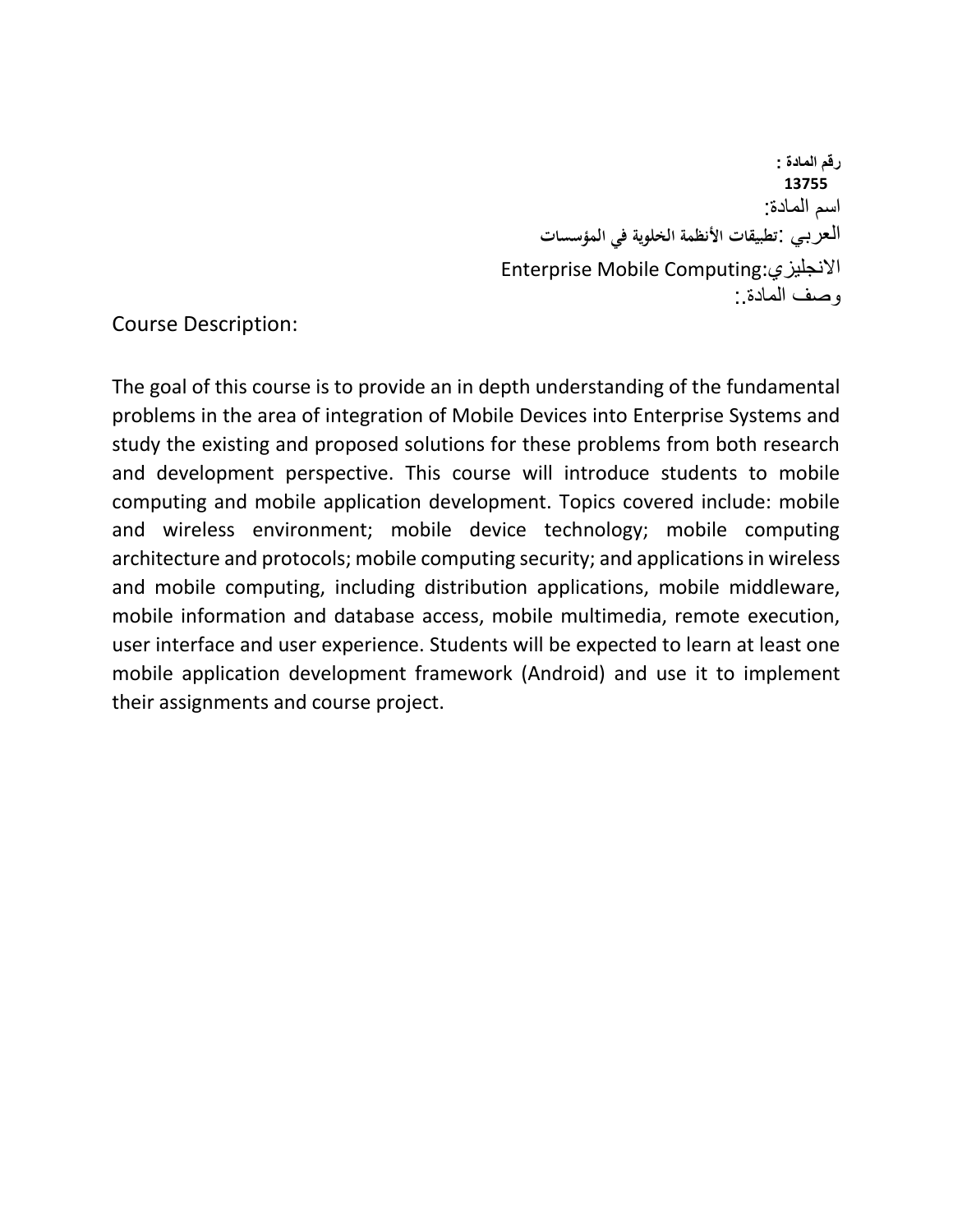## **رقم المادة : 13759** اسم المادة: العربي :توريد تكنولوجيا المعلومات IT Outsourcing:االنجليزي وصف المادة: أصبحت الاستعانة بمصادر خار جبة لتكنولوجيا المعلومات زيادة شعبية على مدى السنوات الماضية .في هذه المادة سيتعلم بالطبع الجوانب الرئيسية المحددة لالستعانة بمصادر خارجية مع التركيز على تكنولوجيا المعلومات .وسوف يستكشف الظروف التي تحدد االستعانة بمصادر خارجية و المنطق لهذه االستعانه والشروط حيث يتم تعويض تكلفة مكاسب االستعانه على المدى القصير من القضايا المنهجية على المدى الطويل .تكاليف االستعانة بمصادر خارجية قد تفوق الفوائد، إذا لم يتم إدارته أنشطة االستعانة بمصادر خارجية بشكل فعال .وبطبيعة الحال سوف يعرف الطالب االستعانة بمصادر خارجية لتكنولوجيا المعلومات ولماذا تختار الشركات االستعانة بمصادر خارجية لتكنولوجيا المعلومات .وعالوة على ذلك، وبطبيعة الحال سوف يناقش تحديات إدارة االستعانة بمصادر خارجية تكنولوجيا المعلومات لتكنولوجيا المعلومات وإدارة عالقات الموردين .و ستناقش التقنيات التي تزيد نجاح االستعانة بمصادر خارجية كل من العمالء والبائعين.

Course Description:

This course will outline the major aspects of outsourcing with a focus on IT. It will explore the conditions in which outsourcing makes sense and conditions where short term cost gains are offset by long term systemic issues. The costs of outsourcing may outweigh the benefits, if outsourcing activities are not effectively managed. The course will introduce students to IT outsourcing and why do companies choose to outsource IT functions. Furthermore, the course will discuss the challenges of managing IT outsourcing and managing IT vendor relationships. Techniques which increase IT outsourcing success for both clients and vendors will be discussed.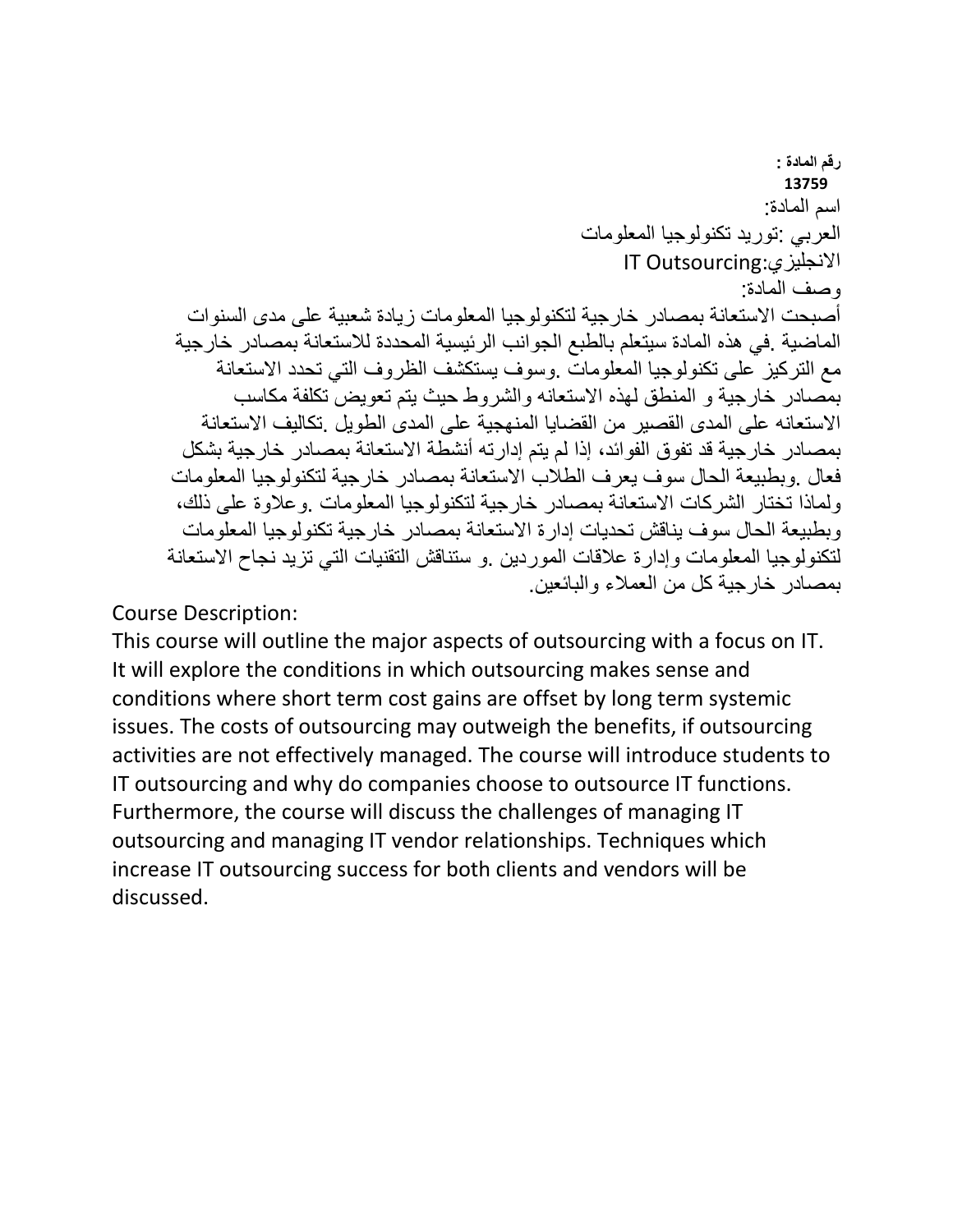**رقم المادة : 13756** اسم المادة: العربي :الأنظمة البينية Interoperability Systems :االنجليزي وصف المادة: ويشمل نظام التشغيل البيني بالطبع قدرة النظم والمنظمات المختلفة للعمل معا( بين العمل.) وتحديد إطار عمل واسع على الخدمات التي تسمح لتبادل المعلومات مع أنظمة غير متجانسة أخذين بعين الاعتبار العوامل الاجتماعية والسياسية والتنظيمية التي تؤثّر على أداء النظام.

Course Description:

System Interoperability course covers the ability of diverse systems and organizations to work together (inter-operate). It sets a broad framework on the services, which allows for information exchange with heterogeneous systems takes into account social, political, and organizational factors that impact system to system performance.